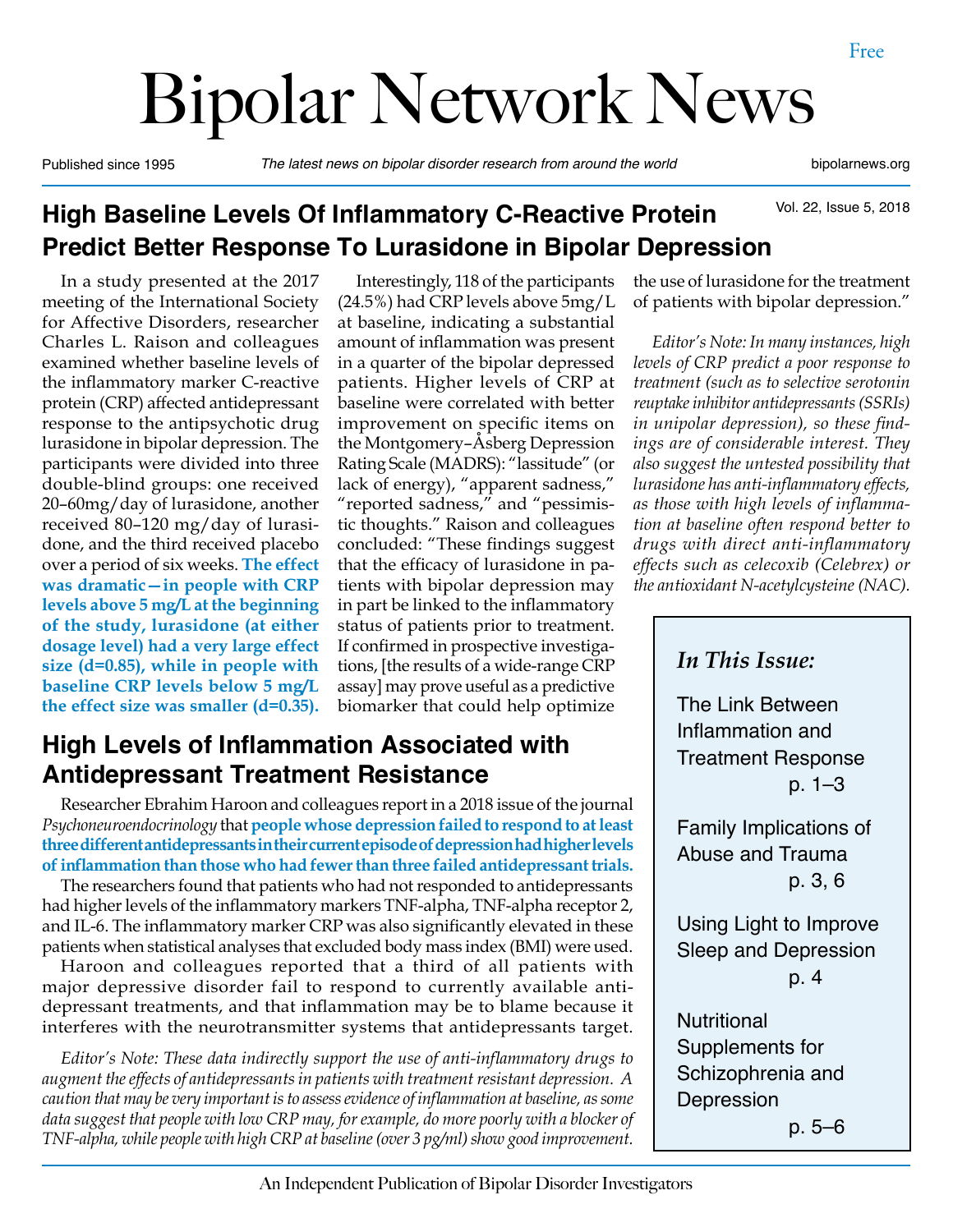# **Inflammation and Depression: Implications for Treatment**

Vladimir Maletic of the University of South Carolina School of Medicine Greenville gave a plenary talk at the 2018 meeting of the North Carolina Psychiatric Association that described **a variety of ways that inflammation can drive depression.**

Maletic explained that stress can increase neurotransmitters that activate brain macrophages, increase NFkB (a protein that controls DNA transcription and cell survival), and increase brain inflammation, evidenced by elevated levels of the inflammatory markers IL-1b, IL-6, TNF-alpha, and C-reactive

#### Bipolar Network News bipolarnews.org

**Editor-in-Chief**: Robert M. Post, MD **Managing Editor**: Moira McCauley

The *BNN* is published 4–6 times a year by investigators working with patients with bipolar disorder to better understand the long-term course of illness. The newsletter is available free of charge to all who request it.

Although the editors of the *BNN* have made every effort to report accurate information, much of the work detailed here is in abstract or pre-publication form, and therefore cannot be taken as verified data. The *BNN* can thus assume no liability for errors of fact or omission, or lack of balance. Patients should consult with their physicians, and physicians with the published literature, before making any treatment decisions based on information given in this issue or in any issue of the *BNN*.

Dr. Post has consulted on behalf of drug companies including Abbott, Astra Zeneca, Bristol-Myers Squibb, Glaxo-SmithKline, Jansen, and Pfizer.

The opinions expressed in the BNN are solely those of Dr. Post, and do not represent the views of any scientific entity or foundation.

Send any comments or suggestions to: mccauleybcn@gmail.com

**BNN** 5415 W. Cedar Lane Suite 201B Bethesda, MD 20814

To subscribe or unsubscribe, see our website or email us at:

**info@bipolarnews.org**.

Note that we do not accept requests to subscribe friends or family members. Please have them contact us directly.

protein (CRP). These signs of inflammation are associated with changes in brain function and connectivity that are consistent with depression, fatigue, and cognitive slowing.

Inflammation measured outside of the brain and spinal cord is associated with increased activity of the insula (a key brain sensor and modulator of emotions), disconnection between the prefrontal cortex and the reward circuits in the nucleus accumbens, and decreased function have both shown and structural changes to the hippocampus (critical for memory).

Maletic also explained that inflammation changes

the way the amino acid tryptophan is metabolized. Normally tryptophan is converted into kyneurenic acid, which prevents excitotoxicity and has anticonvulsant effects. Stress can lead to tryptophan being metabolized instead into quinolinic acid, which is neurotoxic and has been linked to certain psychiatric disorders and neurodegenerative processes. This in turn impairs synaptic functioning, including increasing glutamate and decreasing brain-derived neurotrophic factor (BDNF), impairing a type of glia called oligodendroglia (which produce myelin), and the formation of new neural connections.

**These findings have several important implications for treatment.**  Increases in inflammation have been linked to the atypical type of depression characterized by increased appetite, weight gain, and increased sleep rather than the more classic presentation of depression that includes loss of appetite, weight loss and insomnia. Thus, weight gain, waist circumference, and body mass index (BMI) are correlated with inflammation and can signal a poor response to medications (including the rapid-acting antidepressant ketamine and some other antidepressants). If someone with unipolar depression has high levels of CRP, they tend to have a poorer response

There is some good news. Antiinflammatory drugs can help treat depression. These include minocycline and celecoxib, which promise in patients with unipolar and bipolar depression.

to selective serotonin reuptake inhibitor (SSRI) antidepressants, and may respond better to the noradrenergic tricyclic antidepressant nortryptyline, the serotonin and norepinephrine reuptake inhibitors (SNRIs), and the dopamine active antidepressant bupropion.

There is some good news. Anti-inflammatory drugs can help treat depression. These include minocycline and cele-

coxib, which have both shown promise in patients with unipolar and bipolar depression. The antioxidant nutritional supplement N-acetylcysteine (NAC) also has anti-inflammatory properties, and in a 2016 systematic review and meta-analysis in the *Journal of Clinical Psychiatry*, Brisa S. Fernandes and colleagues reported that NAC improves depression, general functioning, and quality of life.

A 2018 article by Hua Li and colleagues in the journal *Progress in Neuro-Psychopharmacology & Biological Psychiatry* reported that cognitive behavioral therapy (CBT) can also reduce brain inflammation, which is measured by assessing the distribution volume of translocator protein (TSPO) on PET scans. Elevated translocator proteins correlate with microglial activation.

L-methylfolate may also help reduce the effects of inflammation. Inflammation targets tetrahydrobiopterin (BH4), which is necessary for the synthesis of the neurotransmitters serotonin and dopamine and the signaling molecule nitric oxide. L-methlyfolate

*Continued on Page 3*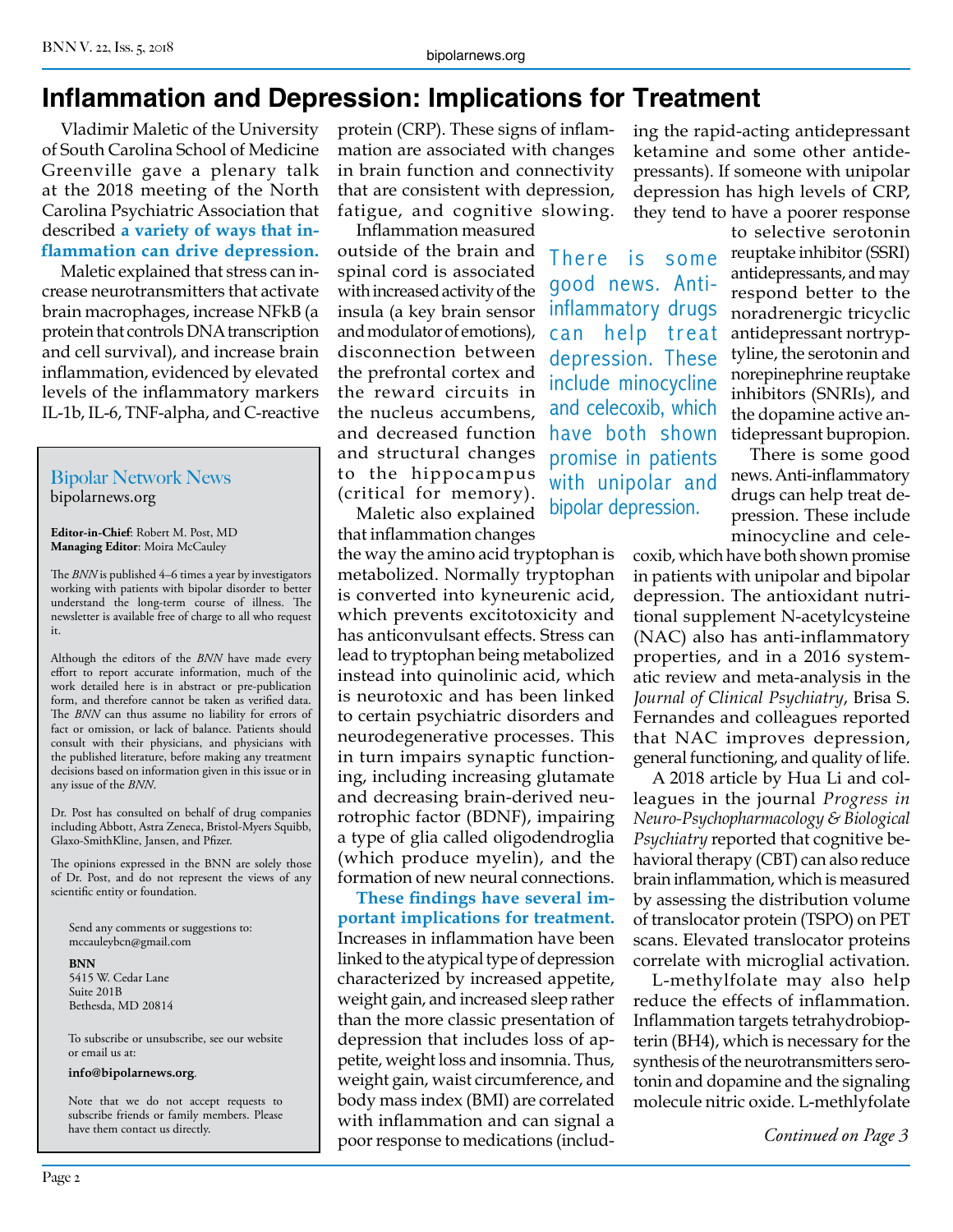# **Inflammatory Marker IL-6 is Elevated in People with Depression, Particularly Those with History of Abuse or Neglect in Childhood**

In a 2018 article in the journal *Psychiatry Research*, researcher Ana Munjiza and colleagues reported that the inflammatory marker IL-6 was higher in 64 depressed people than in 53 non-depressed people, and that **levels of IL-6 among people in the depressed group were significantly correlated with scores on a questionnaire in which participants reported traumas experienced in childhood. They reported more physical abuse, physical neglect, and emotional abuse.**

Munjiza and colleagues indicate that trauma in childhood is a risk factor for depression in adulthood, as other researchers have suggested, and that inflammation could

mediate the relationship between childhood adversity and depression.

*Editor's Note: IL-6 has been associated with antidepressant treatment resistance. IL-6 is secreted from white cells in the blood and from monocytes from the bone marrow in response to stress. It enters the brain and starts an inflammatory cascade that induces depressive behaviors. Animal studies have shown that if IL-6 secretion is blocked, depressive-like behaviors do not occur.*

*Another indicator of inflammation is CRP, and elevations in CRP have been associated with poor response to selective serotonin reuptake inhibitor (SSRI) antidepressants, and better response to the noradrenergic tricyclic* 

*antidepressant nortriptyline and the dopamine active antidepressant bupropion.*

*Treatments for depressed people with histories of childhood trauma may include psychotherapy, somatic therapies such as repeated transcranial magnetic stimulation (rTMS) and transcranial direct current stimulation (tDCS), and medication. More research is needed to determine the optimal treatment regimens for this subgroup of depression sufferers, including whether anti-inflammatory drugs could play a helpful role in preventing or treating depression. People with elevated inflammatory markers (such as IL-6, CRP, IL-1, or TNF-alpha) are likely to be better candidates for adjunctive anti-inflammatory treatments than those with normal or low baseline levels of inflammation.* 

#### **Inflammation and Depression: Treatment Implications (continued)**

#### *Continued from Page 2*

supports BH4 levels and enhances the antidepressant effects of SSRIs. [It is also important to note that in people with a common genetic mutation leading to a deficiency in the enzyme MTHFR, folate (folic acid) is ineffective at turning harmful amino acid homocysteine into the more helpful s-adenosylmethionine (SAM-e), which has antidepressant effects. In those with a MTHFR deficiency, L-methylfolate must be used instead of folate.]

*Editor's Note: At the end of Maletic's lecture, this editor (Robert M. Post) asked him whether he would recommend that measures of inflammation be routinely checked in depressed patients. He said yes for CRP, which is easy to measure (as opposed to TNF-alpha). It is also* 

*noteworthy that an antibody to TNFalpha had antidepressant effects only in those with elevated levels of CRP at baseline, while conversely, in those with low levels of CRP, depression actually got worse on the TNF-alpha inhibitor.*

*Thus, treatment outcomes may differ for patients depending on whether or not they show high levels of inflammation. Measuring CRP (and perhaps IL-1 and IL-6) could help guide therapeutic choices in the treatment of mood disorders. Those with elevated CRP respond poorly to SSRIs, as noted above, and respond better to nortritpyline, bupropion, and SNRIs. Treatments with direct or indirect antiinflammatory effects include: ketamine, N-acetylcysteine, minocycline, celecoxib, L-methylfolate, and a soon-to-be-available new generation of monoclonal antibodies to Il-6 and TNF-alpha. It remains to be seen whether increases in measures of inflam-* *mation at baseline are consistent markers of a good response to these medications.*

*Several researchers have found that in mice with depression-like behaviors resulting from 10 days of repeated defeat by a larger mouse (a phenomenon known as defeat stress), interference with Il-6 secretion or its receptor effects was sufficient to block these depression-like behaviors. This effect was seen in three different instances when researchers blocked Il-6 secretion from different types of white blood cells including lymphocytes and monocytes from both the bone marrow and the spleen. These data put an exclamation mark on the notion that inflammation measured in the blood is intimately connected to altered brain function and to depressive-like behaviors. Amazingly, these findings suggest that depression may not be all in the mind, but also in the brain and even in the white blood cells.*

# Have you visited

# us online? **bipolarnews.org**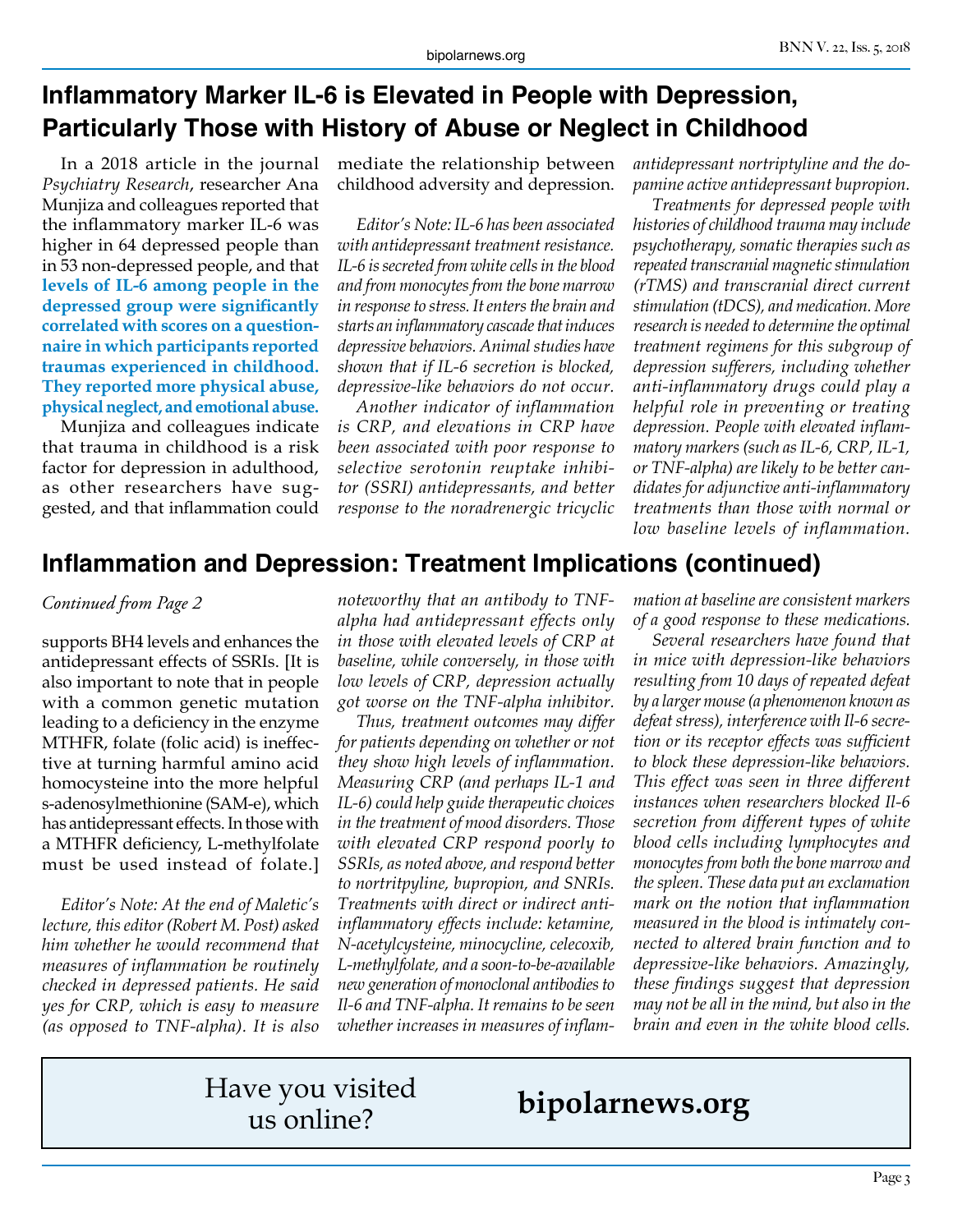# **Using Light to Improve Sleep, Depression, and Cognition**

At the 2018 meeting of the North Carolina Psychiatric Association, researcher Chris Aiken described the phenomenon of sleep inertia, when people are awakened from deep sleep by an alarm, rather than waking at the end of a sleep cycle, and are groggy for 15 minutes. Depressed people may stay groggy for 4 hours. A dawn simulator may help. These lights turn on gradually over the course of 30 to 60 minutes, reaching 250 lux while the patient is still asleep. Dawn simulators have worked in eight out of ten controlled clinical trials to help people with seasonal affective disorder, adolescents, and normal adults wake up more easily. They range in cost from \$25 to \$90 and some brands include PER2LED or LightenUp. Aiken says dawn simulators can improve depression, sleep quality, and cognition.

#### **Limiting Evening and Nighttime Light Can Improve Sleep and Cognition and May Prevent Depression**

Bright lights and blue light, like the light that comes from electronic screens, can shut down the body's secretion of melatonin, making people awake and alert in the evening when they should be getting sleepy. Dim light or glasses that filter out blue light allow increases in melatonin secretion in the evening, while bright light suppresses it. Missing this early melatonin pulse creates "night owls" who have delayed sleep onset.

**Because light still reaches our eyes through our eyelids as we sleep, even low-level light during the night impairs sleep, cognition, and learning, and increases the risk of depression by a hazard ratio of 1.8 (about double the risk).** A 2017 study by Kenji Obayashi in the *American Journal of Epidemiology* found that bedroom light above 5 lux elevated rates of depression in older adults after two years of followup. Living room light averaged around 50 lux and increased depression further.

The treatment is turning off TVs, electronic screens, and cellphones in the evening or wearing blue-blocking glasses, which can be found for less than \$10. Blue-blocking glasses can increase calmness and reduce anxiety, and even are effective in treating mania. Then, during sleep, wear an eye mask or get light-blocking blinds or curtains for windows. For a complete blackout, use blackout curtains, aluminum foil over windows, electrical tape over LED lights, or try sleeping in the basement.

Aiken suggests that t**o re-instate healthy sleep patterns, people should institute virtual darkness from 6pm to 8am, including wearing blue-blocking glasses when out of bed. Then they should institute total darkness or wear an eye mask when in bed.** When symptoms improve, this routine can gradually be shifted to begin later in the evening, such as two hours before bedtime.

Blue light filters are also available for smartphones and tablets including Apple Nightshift mode, Kindle BlueShade, and Android Twilight and Blue Light Filter.

Glasses that filter out blue light include Uvex Ultraspec 2000, 50360X (\$7 on Amazon) and Uvex Skyper 351933X (\$7-10 on Amazon). The website lowbluelights.com sells blueblocking glasses from \$45 and a variety of other blue-free lighting products such as lightbulbs and flashlights.

#### **Bright Light Therapy Can Treat Unipolar and Bipolar Depression**

At the same talk at the North Carolina Psychiatric Association, researcher Tom Penders described bright light therapy for unipolar and bipolar depression: **30 minutes of bright light (7,500 to 10,000 lux) in the morning can help treat depression in unipolar and bipolar disorder and seasonal affective disorder.** The effects usually take 3 to 7 days to set in, but they only last while a patient continues using the bright light in the morning. Researcher Dorothy K. Sit and colleagues found that bright light therapy in the morning sometimes caused hypomanic reactions in people with bipolar disorder, and reported in a 2018 article in the *American Journal of Psychiatry* that midday light therapy (from noon to 2:30pm) was also effective without this unwanted effect. However, a 2018 article by Nese Yorguner Küpeli and colleagues in the journal *Psychiatry Research* suggested that a half hour of morning light for two weeks was sufficient to bring about improvement in 81% of patients with bipolar disorder and did not cause serious side effects.

#### **Melatonin May Correct Sleep Onset Delay**

Melatonin can be used to treat severe night-owls with a very late onset of sleep (for example, going to bed at 2 or 3am and sleeping late into the morning). Melatonin can help with sleep onset to some extent when used at bedtime, but in those with an extreme phase shift, researcher Alfred J. Lewy recommends a regimen of low dose priming with 400–500 micrograms of melatonin at 4pm and then a full dose of 3 milligrams of melatonin at midnight. The 4pm priming dose helps pull back the delayed onset of the body's secretion of melatonin toward a more normal schedule.

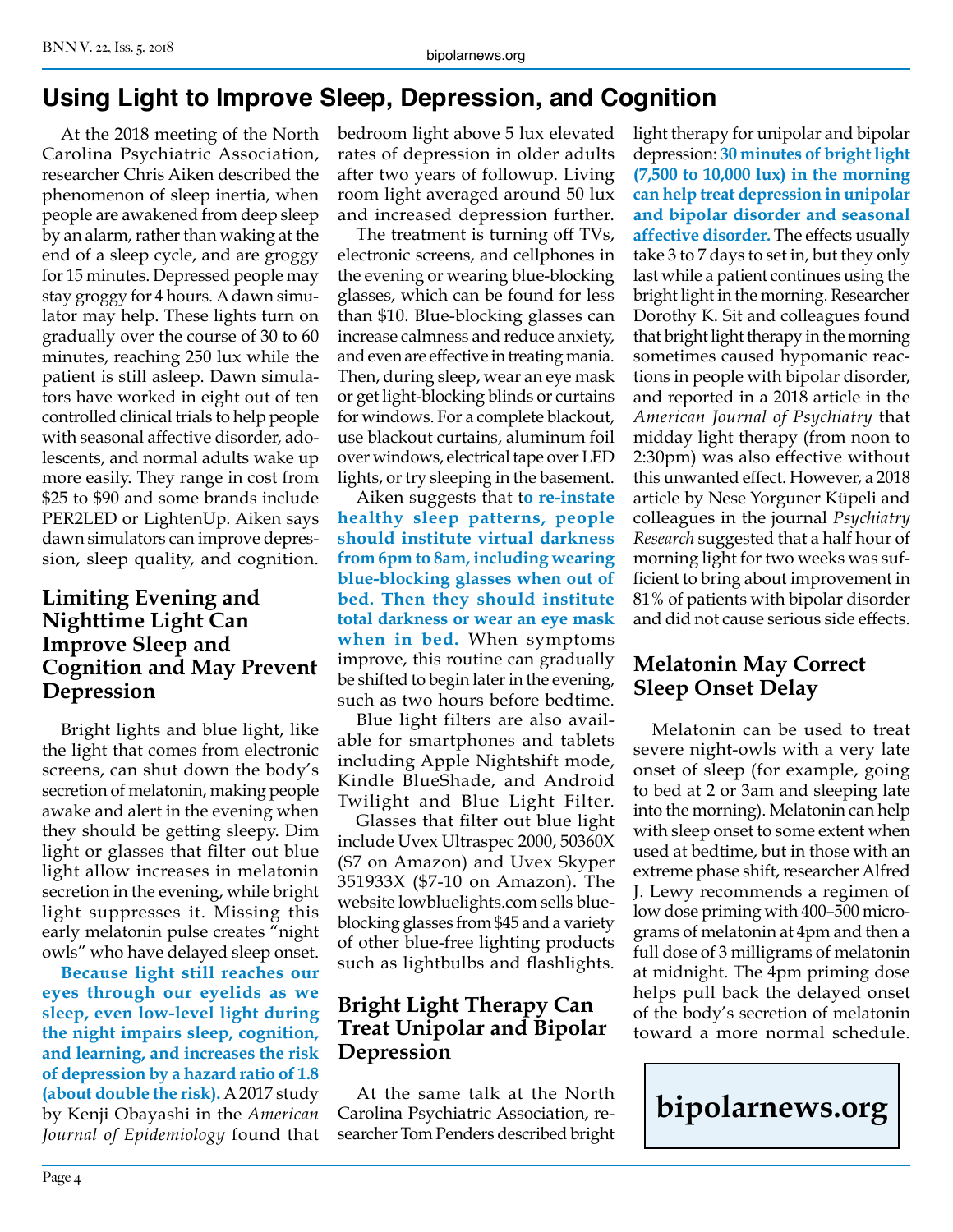#### **Nutritional Supplements for the Treatment of Schizophrenia**

At the 2018 meeting of the North Carolina Psychiatric Association, researcher Karen Graham reviewed evidence for adjunctive treatments that may help treat schizophrenia when added to antipsychotic medications.

Graham endorsed **omega-3 fatty acids**, saying that they may delay the conversion to schizophrenia in young people at high risk for the illness. Data in chronic schizophrenia are more equivocal.

Data on the effects of **vitamin D3**  in schizophrenia are mixed, but D3 is often low in patients with psychotic disorders, and supplementation with vitamin D3 in the general population has been associated with decreases in cancer and all-cause mortality.

Graham indicated that in three studies **vitamin B6** (pyridoxine) decreased tardive dyskinesia, a side effect of antipsychotic medication that is characterized by repetitive or jerky involuntary movements of the face and body. B6 also reduced the severity of akathisia or restless legs, which is comparable to the effects of 40mg/day of the beta blocker drug propranolol. Graham recommended a dose of 300mg/day of B6 that could be increased up to 600mg twice per day. The onset of effects usually begins by week three, and the cost ranges from 25 to 80 cents per day.

The antioxidant supplement **N-acetylcysteine** (NAC) may also help. Graham described six studies that found NAC had positive effects on negative symptoms (apathy, blunted emotions, etc.) and/or cognition in patients with schizophrenia. The dosage in these studies was usually 2 grams/day for 24 weeks. The cost was 50 cents per day.

Two 8-week trials of **L-theanine**  (an amino acid found in green and black tea) at doses of 400mg/day improved negative symptoms and anxiety in 40 patients with schizophrenia. The rationale for the study was that L-theanine increases inhibitory neurotransmitters, modulates the amino acid 5-HTP and the neurotransmitter dopamine, increases brain-derived neurotrophic factor (BDNF), and may be neuroprotective after a heart attack or a traumatic brain injury. The cost is 40 cents per day.

Graham reported that the supplement **ginkgo biloba** produced significant improvement in negative symptoms and total symptoms in eight clinical trials that included a total of 1,033 patients with schizophrenia. Doses ranged from 240 to 360 mg/day. These supplements (usually extracted from leaves of the ginkgo tree) have not been found to have many side effects, but they can reportedly increase post-operative bleeding. Gingko biloba supplements cost 20 to 80 cents per day. There is also at least one positive study of ginkgo biloba in tardive dyskinesia.

Three of four studies of **cannabidiol** in schizophrenia have been positive (at doses of 600, 800, and 1,000 mg/day in studies that lasted four to six weeks). There are now six additional ongoing studies listed on the website clinicaltrials.gov. There is little of this diol component in regular marijuana, and the cost of pure cannabidiol is unfortunately an exorbitant \$60 to \$100/day.

There is a positive controlled study of the herb **ashwagandha** in 66 patients with schizophrenia.

Not included in Dr. Graham's review was the prenatal treatment of women with **phosphatidylcholine** (900mg/ day) followed by supplements in the newborn, which normalized an aspect of sensory gating known as P50 in patients with schizophrenia. Healthy individuals show a reduced response to an auditory cue when it is repeated 50 milliseconds after the initial cue. In people with schizophrenia, response to the repeated cue is not suppressed. This has been suggested by researchers Robert Freedman and Randal G. Ross in a 2015 article in the *Shanghai Archives of Psychiatry* as a possible primary preventive approach to schizophrenia.

Pregnant women in their second and third trimesters should at least consume foods high in choline, especially if the fetus is at high risk for schizophrenia because of a family history of schizophrenia.

Beef liver is very high in choline, providing 420mg per slice. Other animal products provide significant choline, such as eggs (120 mg/egg), beef (90mg/100g), chicken liver (85mg/liver), fish (85mg/100g), bacon (35mg/strip) or other pork, chicken (67mg/100g). Tofu (36mg/ half cup) and cereal (22mg/half cup) are also sources of choline.

# **Vitamin D3 Improves Depression in Older Adults**

Researcher Negin Masoudi Alavi and colleagues reported in the journal *Clinical Nutrition* in 2018 that compared to placebo, **50,000 IU of vitamin D3 taken weekly for eight weeks improved depression in depressed patients over the age of 60.**

Although the literature about vitamin D3's effects on depression are mixed, a 2014 meta-analysis by Simon Spedding in the journal *Nutrients* found that in studies of vitamin D-deficient depressed participants whose vitamin D levels were restored to normal levels by the end of the study, vitamin D significantly improved depression. (Spedding attributed earlier mixed results to studies that did not clearly correct a vitamin D deficiency.) A 2013 study by Nayereh Khoraminya and colleagues in the *Australian and New Zealand Journal of Psychiatry* suggested that a 1500 IU dose of vitamin

*Continued on Page 6*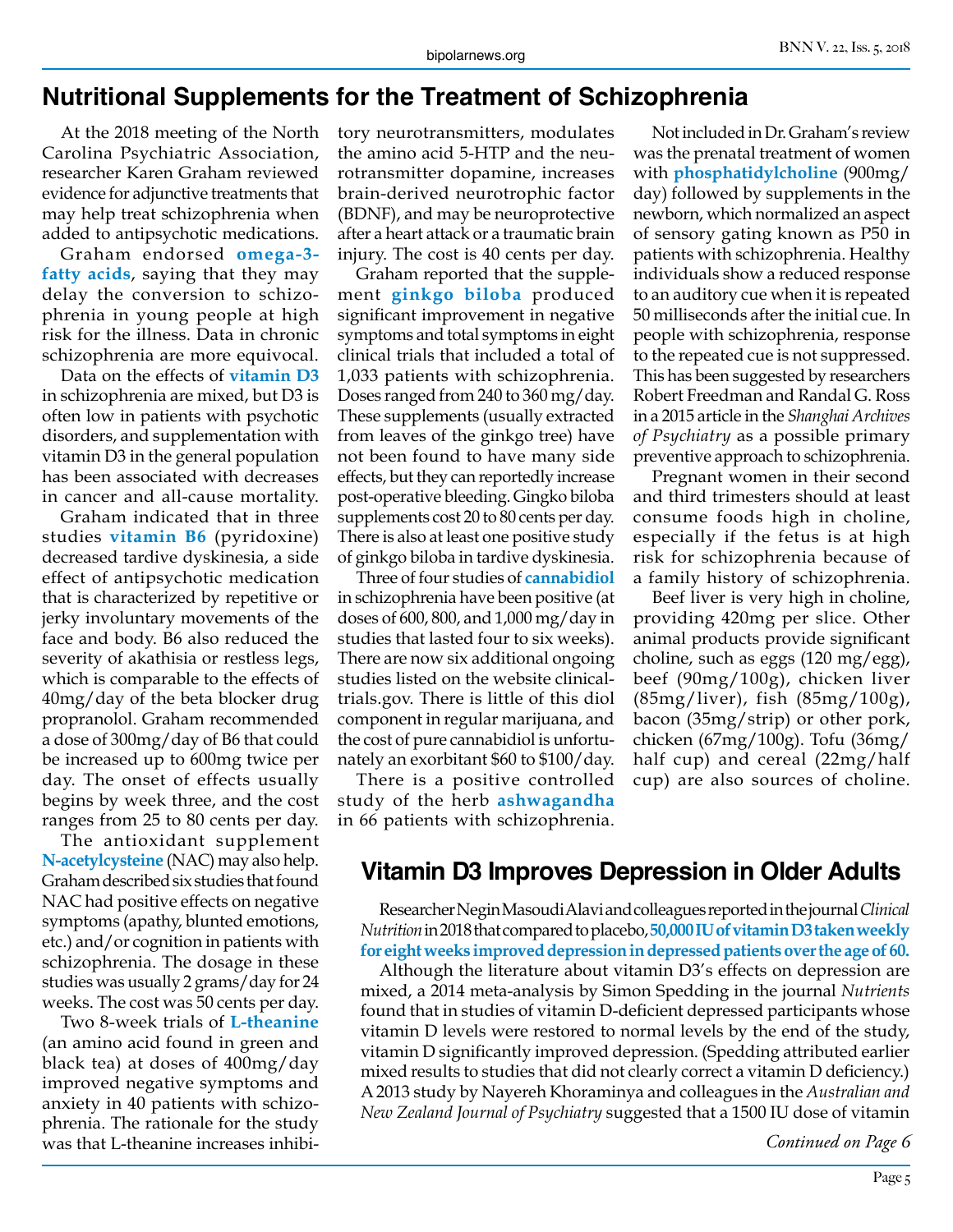# **Civil War Data Shows Father's Trauma Can Affect Son's Lifespan**

An economist at the University of California Los Angeles (UCLA) has used Civil War data to determine that trauma experienced by a father can affect the lifespan of his son, but that a mother's healthy diet during pregnancy can neutralize this risk.

**Researcher Dora Costa used records from the National Archive to identify Union soldiers who were held as prisoners of war (POWs) by the Confederacy. She compared records of their children's lifespans to the children of Union soldiers who were never held as POWs, finding that the sons of POWs were more likely to have died at any given age.** (The study included only children who lived to be at least 45 years old.) Detailed records were kept because families of soldiers and POWs were eligible for generous pensions.

When looking at the data, Costa expected to find that socioeconomic status was the factor that explained discrepancies in lifespans among children of Civil War veterans. However, she noticed that the difference in lifespan only appeared in sons, and only to sons born after the war.

This pointed to an epigenetic explanation. Epigenetics is the idea that some aspects of a parent's experiences (such as deprivation, drug use, etc.) can be passed on to their children during the gene transcription process. While a parent's inherited genetic sequence doesn't change, the

# **American Academy of Pediatrics Recommends Parents Avoid Spanking and Verbal Abuse**

The American Academy of Pediatrics (AAP) has issued a policy statement calling for an end to corporal punishment, including spanking. **These forms of punishment are tied to negative outcomes in every developmental area.**

Children spanked regularly at age 3 had increased aggression risk by age 5. They also had more negative behaviors and lower vocabulary scores at age 9. Abusive behavior raises stress hormones and is associated with mental health struggles.

Verbal abuse should also be avoided. Verbal abuse includes punishment that shames, humiliates, threatens, frightens, or ridicules a child. Use of time outs, removal of privileges, and other forms of quiet discipline are recommended alternatives.

*Editor's Note: In our research network, the Bipolar Collaborative Network, we found that verbal abuse by itself (without the physical or sexual abuse that often accompany it) is associated with an earlier age of onset of bipolar disorder and a more difficult course of illness.* 

*Family focused therapy (FFT) and other forms of family therapy are highly recommended for children of a parent with bipolar illness. These children are at high risk for a variety of psychiatric diagnoses, and those already experiencing depression, cyclothymia (mood swings between high and low) or a diagnosis of bipolar disorder not otherwise specified (BP-NOS) are much improved with FFT compared to treatment as usual. FFT teaches family members to recognize symptoms of illness for what they are rather than interpreting them as deliberate hostility, increases family communication and problem solving, and leads to good long-term outcomes.*

Page 6

structure of their DNA can be wound tightly or loosely depending on life experiences, and this affects how easily their genes are transcribed when passed on to their children.

The sons of POWs in the worst camp environments (typically during the later years of the war when prisoner exchanges were less frequent and overcrowding and malnutrition were common in camps) had even shorter lifespans than the sons of POWs who were imprisoned in less dire circumstances.

The research also looked at birth months to determine whether mothers would have had access to good nutrition while pregnant. Sons born to POW fathers in the later months of the year (whose mothers were likely to have had access to good nutrition) had lifespans comparable to the sons of non-POWs, while sons of POWs born earlier in the year fared worse.

The research was published in the journal *Proceedings of National Academy of Sciences* in 2018.

*Editor's Note: This is another example in humans of findings that have been clear-cut in animal studies. A father's experiences, such as stressors or substance abuse, can influence the next generation even if the parent has no contact with the offspring. Epigenetic marks on DNA, histones (the structures around which DNA is wound), or microRNA of the sperm appear to carry these unexpected transgenerational effects.*

# **Vitamin D3 (cont.)**

#### *Continued from Page 5*

D3 combined with the selective serotonin reuptake inhibitor (SSRI) antidepressant fluoxetine improved depression more than fluoxetine plus placebo in depressed patients who were not necessarily deficient in vitamin D. Another study by Jacqueline A. Pettersen in the journal *Experimental Gerontology* found that in healthy adults, 4,000 IU of vitamin D3 improved cognitive functioning (namely visual memory) more than 400 IU.

*Editor's Note: Given these promising studies, the safety of D3, and fact that psychiatric patients are often deficient in vitamin D3, taking vitamin D3 supplements to improve depression might be worth trying.*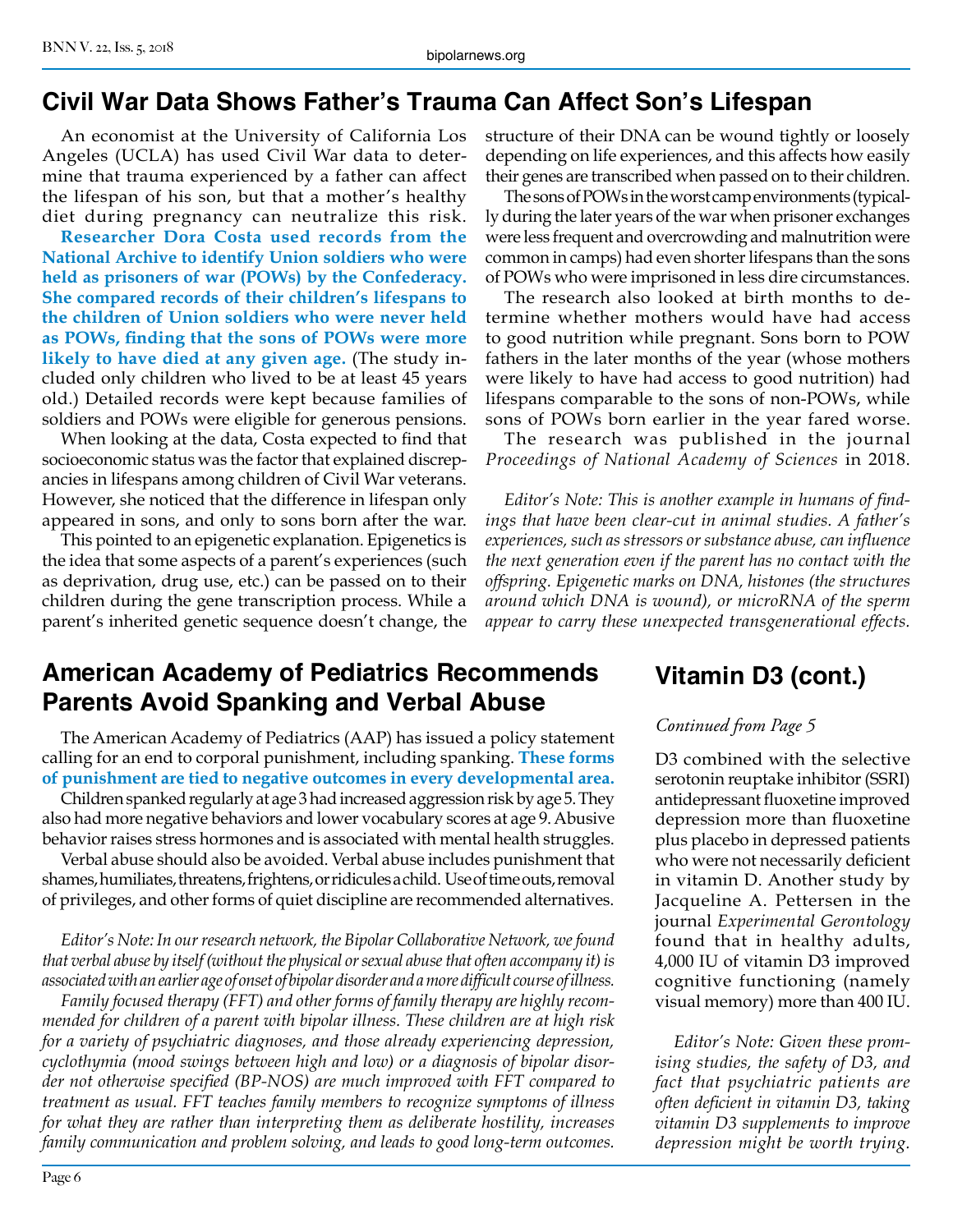#### **Is Your Child at Risk for a Mood Disorder? Join the Child Network!**

74% of children who have a parent with bipolar disorder (Axelson et al. 2015) and 80% of those who have a parent with unipolar depression (Weissman et al. 2006) will develop a major psychiatric illness upon long-term follow up. These illnesses, including depression, anxiety, oppositional behavior, substance abuse, often go unrecognized for long periods of time.

#### **Joining the Child Network could help families and doctors identify these illnesses earlier.**

**The Child Network is specifically for parents of children ages 2 to 12 who are at high risk for a mood disorder or have symptoms of a mood disorder. Parents assess their child weekly using a secure website.** There is also a short demographic questionnaire and a more detailed symptom checklist to be filled out once a year. The network will collect information about which treatments children are already taking, how effective they are, and for which children.

We believe that this network will be helpful to its participants. Parents will be able to print out the ongoing weekly ratings in a graphic form so that the child's symptoms and responses to any treatments they receive over time can easily be visualized (as illustrated below).



**0 - Severity None:** None

**1 - Severity Mild/Infrequent**: Minimal impact on usual roles

**2 - Moderate Symptoms/Often:** Definitely some dysfunction in usual roles **3 - Severe Symptoms/Much of the Time:** Major dysfunctions in usual roles

We hope that this brief description of the Child Network study helps to orient you to its purpose. Please urge parents to use this new tool. Visit **bipolarnews.org** and click on the tab for the Child Network or go directly to http://bipolarnews.org/?page\_id=2630 to learn more about the Child Network and to access the informed consent documents.

Thank you for your time and interest in the Child Network.

Robert M. Post, MD and Michael Rowe, PhD Bipolar Collaborative Network, and Robert L. Findling, MD, MBA, Principal Investigator This research study is IRB approved by the Johns Hopkins University School of Medicine Research Study, Principal Investigator: Robert L. Findling, MD, MBA , IRB Study #00026940